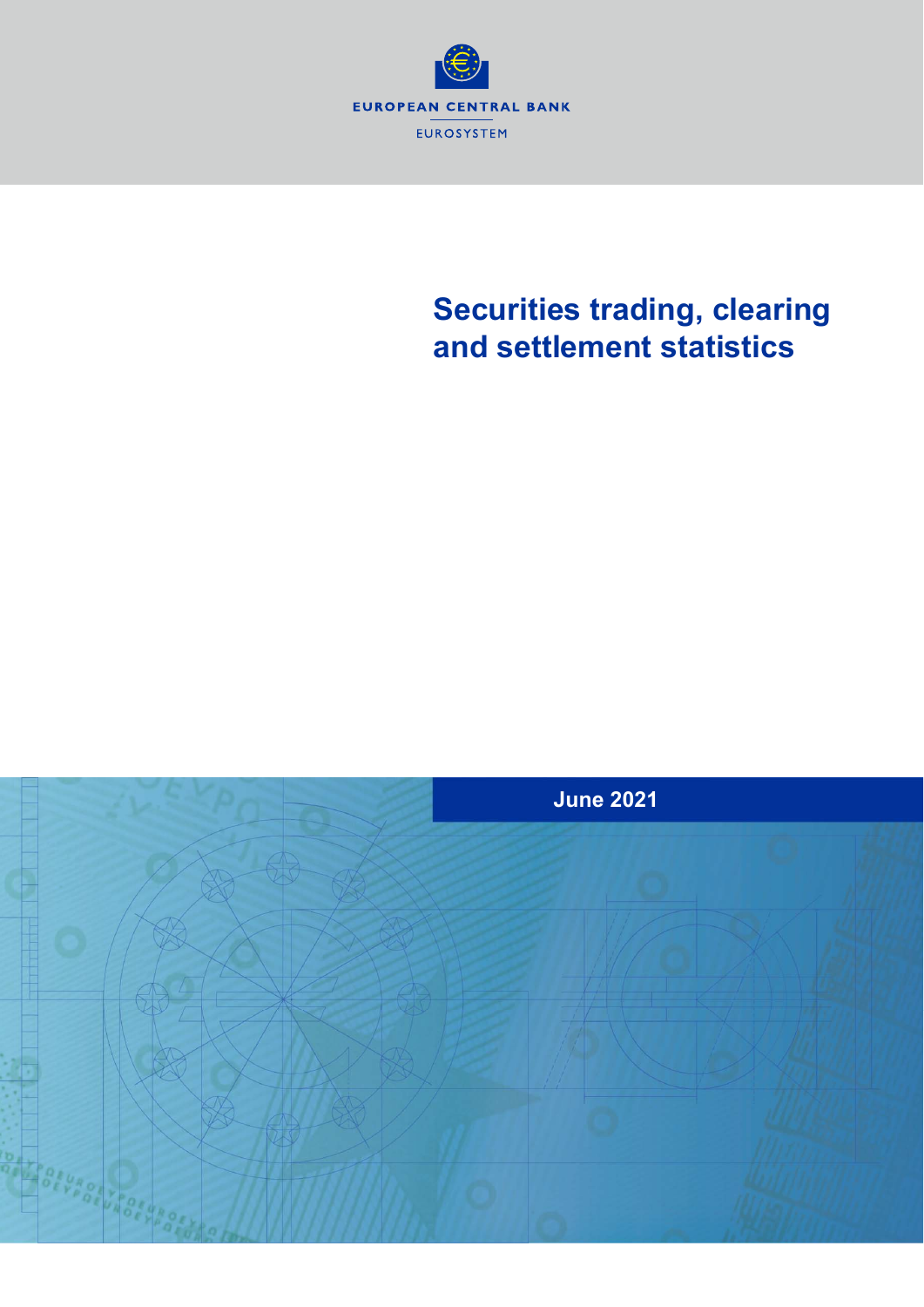# **Contents**

|    | <b>Methodological notes</b>                   |    |
|----|-----------------------------------------------|----|
|    | Trading in securities exchanges               | 1  |
| -2 | Clearing by central counterparties            | 3  |
| 3  | Settlement in central securities depositories | 8  |
| 4  | Annex 1: Valuation of transactions            | 12 |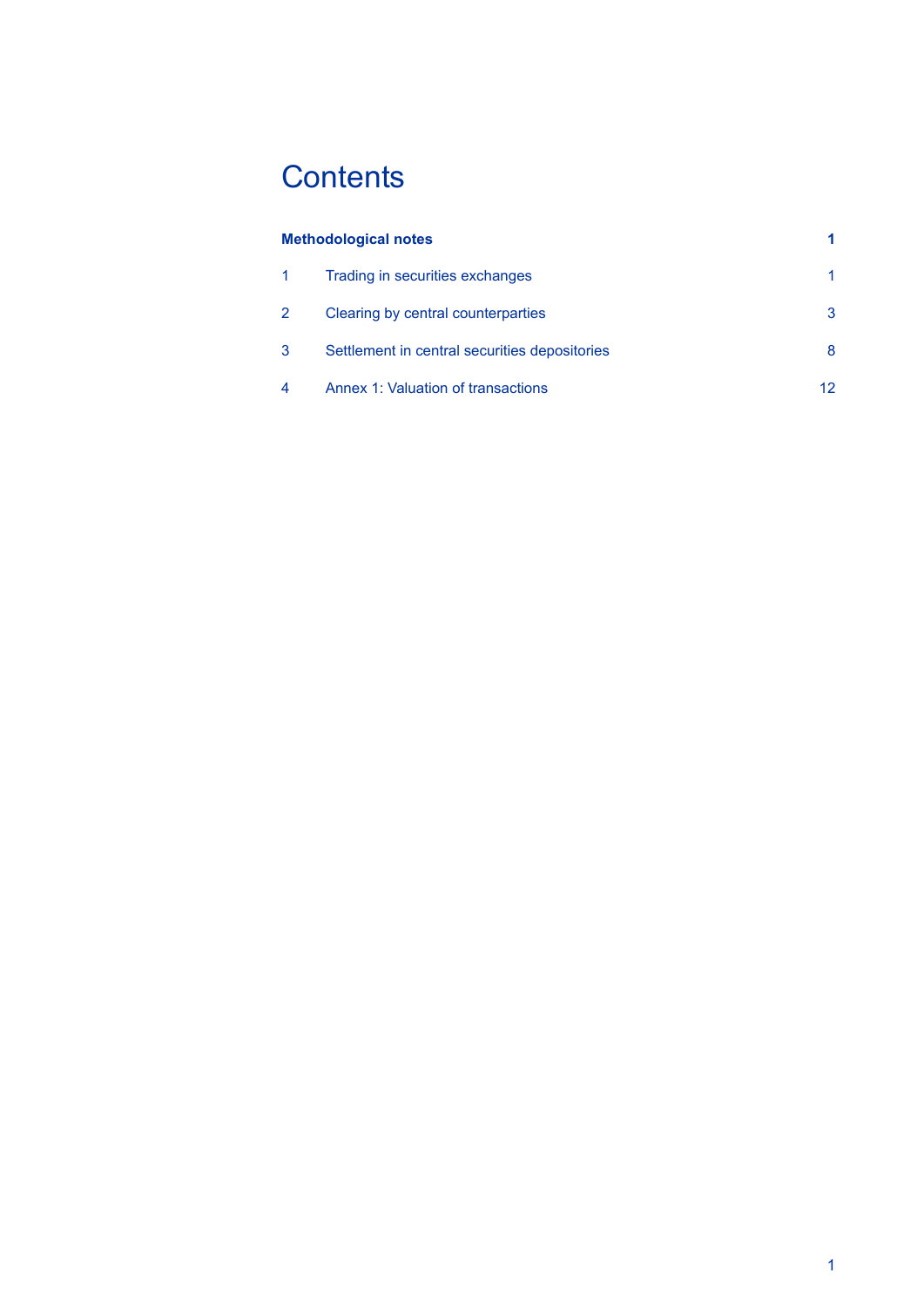## Methodological notes

## 1 Trading in securities exchanges

#### 1.1 Number of participants at the end of the year

A participant in a securities exchange is a legal entity that can submit (buy and sell) orders to the exchange on its own behalf or on behalf of its customers.

Domestic participants are those located in the same country as the securities exchange.

|                                          | Number of participants with access to the trading system |          |              |  |
|------------------------------------------|----------------------------------------------------------|----------|--------------|--|
|                                          |                                                          | Domestic | Non-domestic |  |
|                                          |                                                          | 2        | 3            |  |
| Total number of participants             |                                                          |          |              |  |
| of which Central banks                   |                                                          |          |              |  |
| of which Central clearing counterparties |                                                          |          |              |  |
| of which Credit institutions             |                                                          |          |              |  |
| of which Others                          |                                                          |          |              |  |

#### 1.2 Number of listed securities at the end of the year

The number of debt instruments and 'other' can be approximated with the number of  $ISIN<sup>1</sup>$  codes listed. In the case of equity, this refers to the number of listed companies (including investment funds) whose shares are listed on the stock market.

A company (investment fund) with several classes of shares is counted only once.

The distinction between domestic and non-domestic securities refers to the country of issue (rather than for example the country of residence of the issuer). Thus, a security that has been issued in the country of the securities exchange is considered domestic.

Depository receipts are considered domestic (equities).

<sup>&</sup>lt;sup>1</sup> ISIN: International Securities Identification Number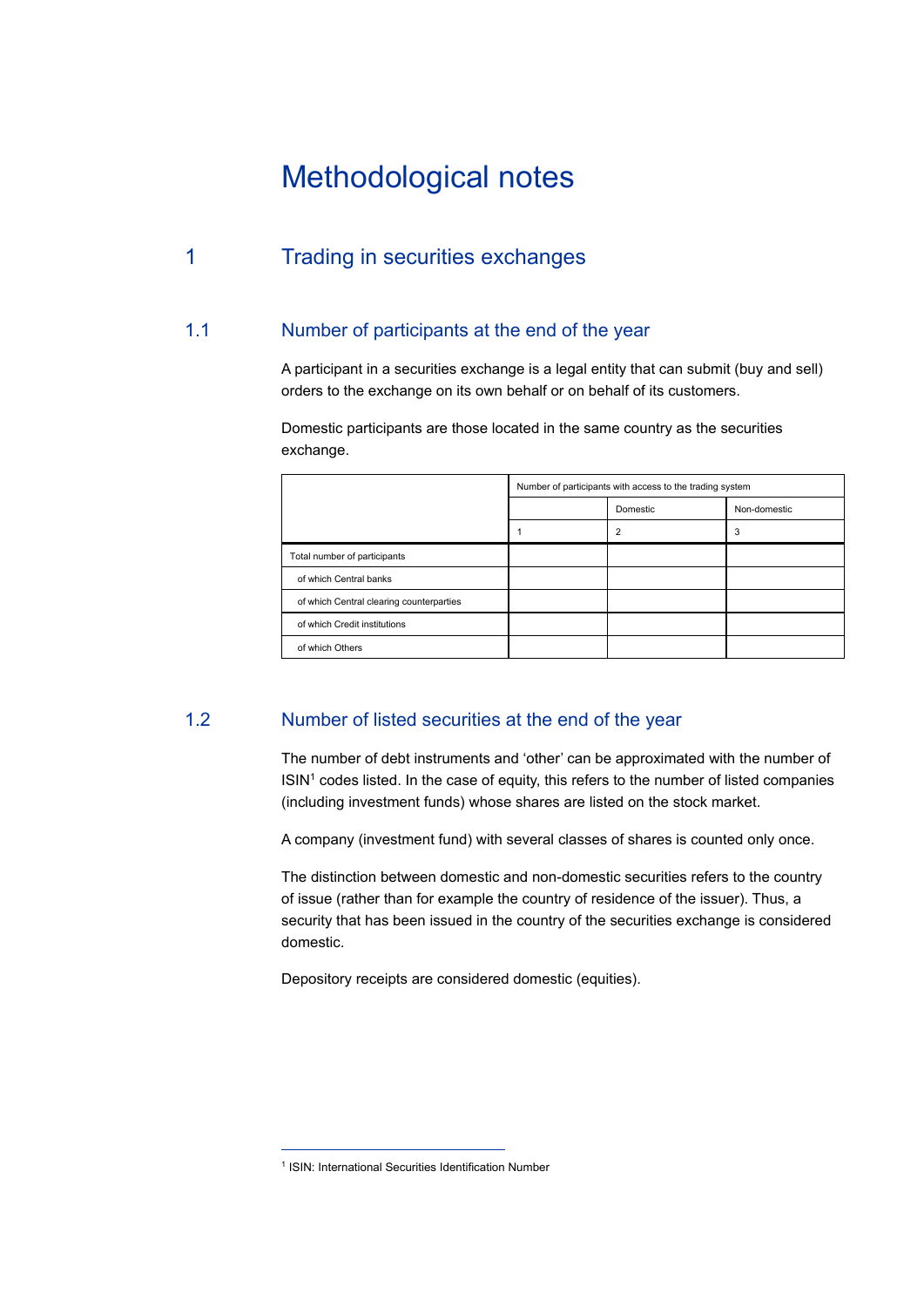|                                       | Total number of listed securities |                |              |  |
|---------------------------------------|-----------------------------------|----------------|--------------|--|
|                                       |                                   | Domestic       | Non-domestic |  |
|                                       |                                   | $\overline{2}$ | 3            |  |
| Type of instrument                    |                                   |                |              |  |
| Debt instruments                      |                                   |                |              |  |
| Equity                                |                                   |                |              |  |
| of which investment fund shares/units |                                   |                |              |  |
| Other (e.g. securitised derivatives)  |                                   |                |              |  |

#### 1.3 Market capitalisation of listed companies at the end of the year

Total market value of company, i.e. the total number of a company's shares outstanding multiplied by the current market price per share. In this context, the market capitalisation of listed companies refers only to domestic equities and exclusive foreign listings. An exclusive listing means that the foreign shares listed at the respective exchange are not listed at any exchange in their home country.

If shares are listed on several exchanges they are only taken into account for the calculation of the market capitalisation on the exchange where the shares have been issued.

In case of exchanges that are part of a large international group (e.g. Euronext, OMX), all securities listed in one of the participating countries are included.

Investment fund shares/units are not included in the market capitalisation.

|                                               | Total market capitalisation |
|-----------------------------------------------|-----------------------------|
|                                               |                             |
| Equity excluding investment fund shares/units |                             |

#### 1.4 Executed trades

Each transaction is counted once, regardless of whether the transaction has been executed on an order-driven or on a quote-driven system.

Unsecuritised derivatives transactions and repo transactions are not included.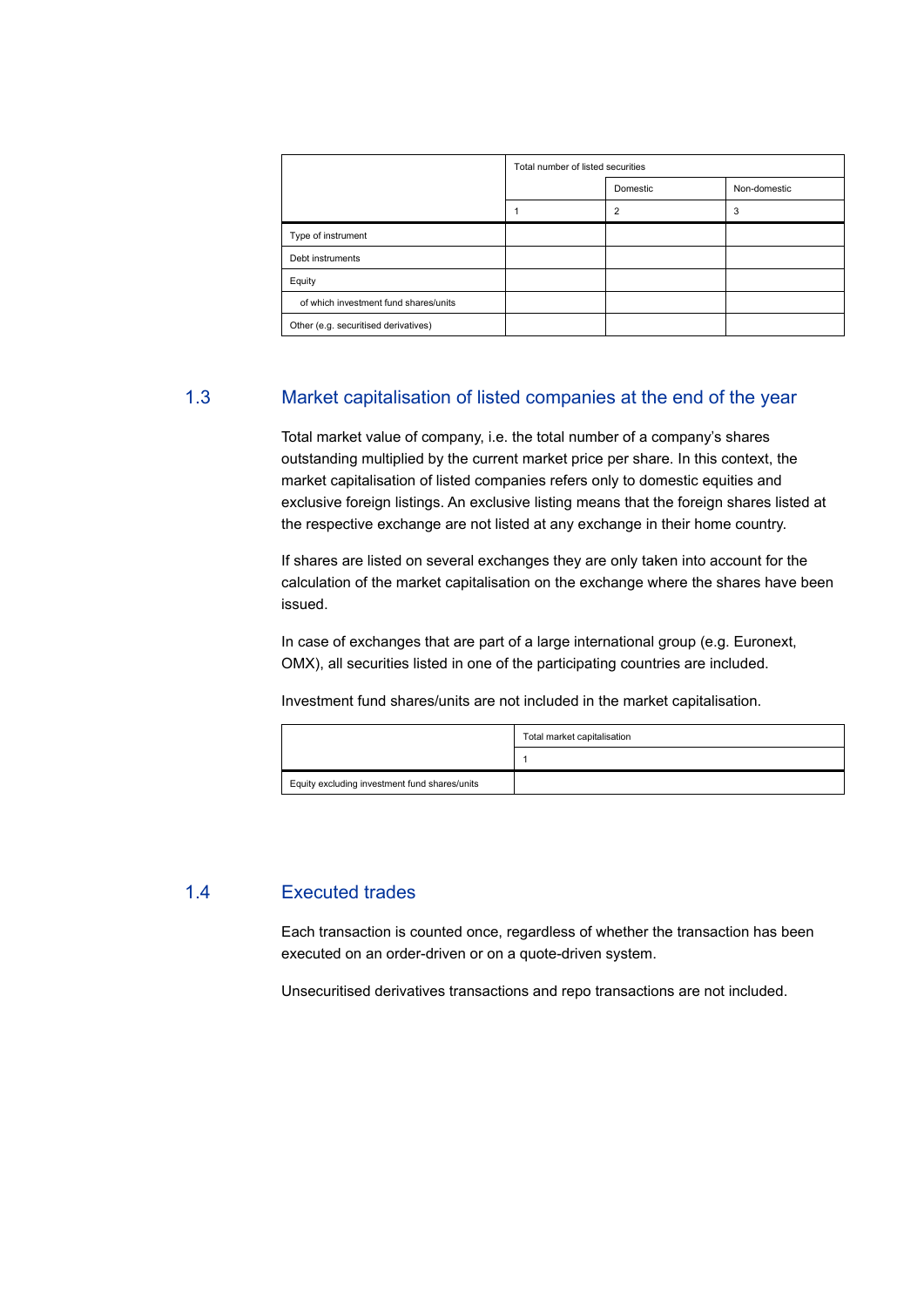|                                       | Total number/value of executed trades |                                       |                  |  |
|---------------------------------------|---------------------------------------|---------------------------------------|------------------|--|
|                                       |                                       | Electronic order book<br>transactions | Negotiated deals |  |
|                                       |                                       | $\overline{2}$                        | 3                |  |
| Type of instrument                    |                                       |                                       |                  |  |
| Debt instruments                      |                                       |                                       |                  |  |
| Equity                                |                                       |                                       |                  |  |
| of which investment fund shares/units |                                       |                                       |                  |  |
| Other (e.g. securitised derivatives)  |                                       |                                       |                  |  |

## 2 Clearing by central counterparties

A central clearing counterparty is an entity that interposes itself, in one or more markets, between the counterparties to the contracts traded, becoming the buyer to every seller and the seller to every buyer and thereby guaranteeing the performance of open contracts<sup>2</sup>.

#### 2.1 Number of clearing members at the end of the year

Clearing members are broken down by central banks, CCPs, credit institutions, and other (types of institutions). They comprise the following types:

- individual or direct clearing members: CCP participants that are able to clear only their own obligations; and
- general clearing members: CCP participants that are able to clear their own obligations as well as those of clients/non-clearing members.

The number of clearing members refers to the last day of the year.

Domestic participants are those located in the same country as the CCP.

<sup>2</sup> Source of definition: ECB Glossary.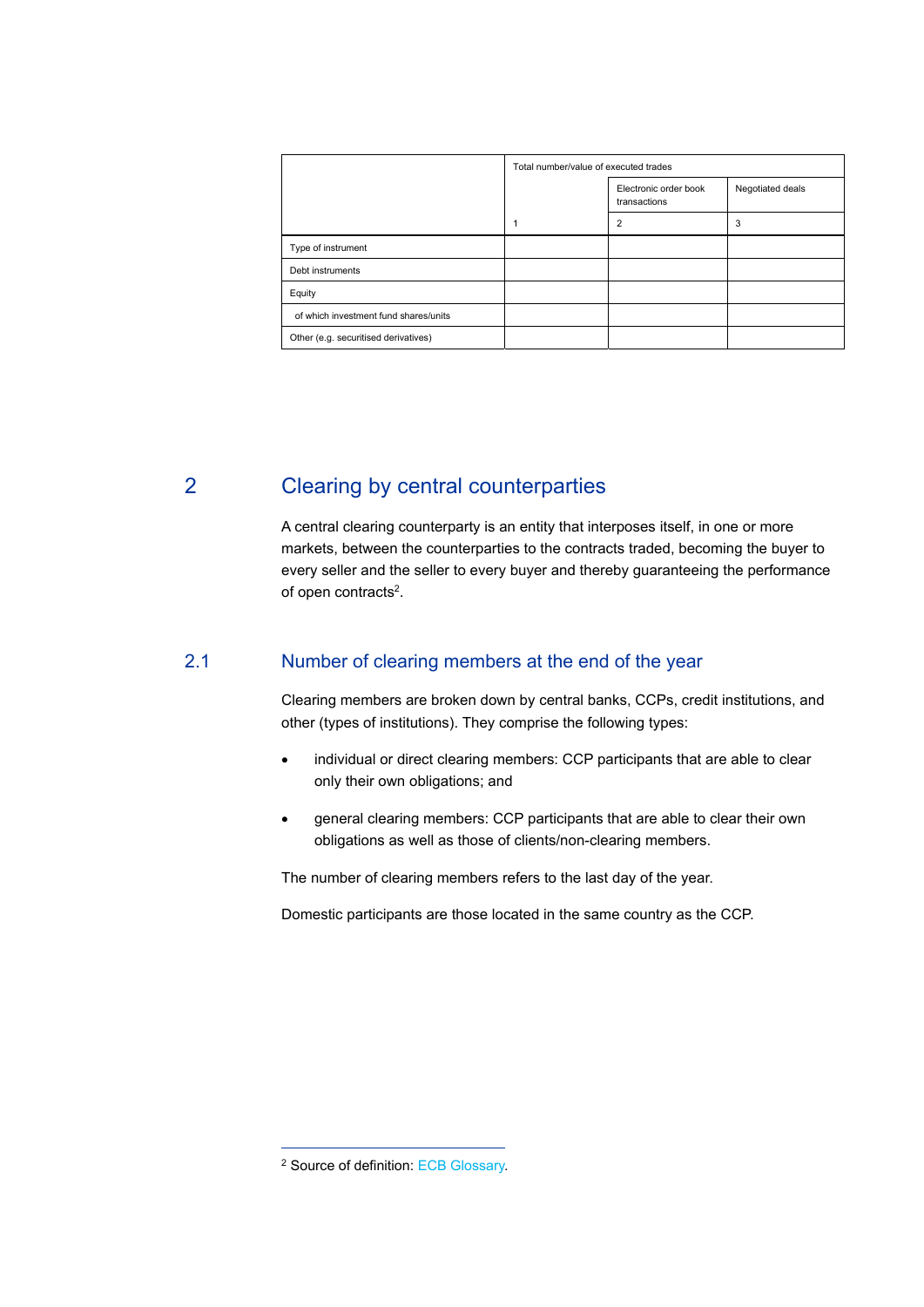|                                 | Total number of clearing members |                |                 |                        |  |
|---------------------------------|----------------------------------|----------------|-----------------|------------------------|--|
|                                 |                                  | Domestic       | Non-domestic EU | Non-domestic<br>non-EU |  |
|                                 |                                  | $\overline{2}$ | 3               | 4                      |  |
| Type of institution             |                                  |                |                 |                        |  |
| Central banks                   |                                  |                |                 |                        |  |
| Central clearing counterparties |                                  |                |                 |                        |  |
| <b>Credit institutions</b>      |                                  |                |                 |                        |  |
| Other                           |                                  |                |                 |                        |  |

#### 2.2 Non-OTC derivatives contracts cleared

The number and value of non-OTC derivatives contracts cleared are broken down by type of instrument<sup>3</sup> and payment (euro and other currencies). Non-OTC derivatives contracts are executed on a regulated market or multilateral trading facility (MTF). Derivative contracts executed or entered as pre-arranged trades on a regulated market or MTF are also included as non-OTC derivative contracts. Non-OTC derivative contracts are reported on a post-novation basis (rather than a pre-novation basis). When several contracts are traded in one transaction, the number of non-OTC derivatives contracts cleared refers to the number of individual contracts only.

Some CCPs may provide a guarantee that obligations from trades are being fulfilled, but do not interpose themselves between buyer and seller as long as buyer and seller are able to fulfil their obligations. These reporting institutions do not apply novation as a rule. Consequently, contracts are to be reported only once. If, however, one party involved fails to fulfil its obligations and the reporting institution interposes itself between buyer and seller to ensure that the other party is satisfied, then the original transaction is included twice (this applies also to repos and securities – see below) .

Transfers of underlying assets to fulfil obligations from open positions in derivatives on expiry of a derivatives contract are not counted as derivatives transactions.

<sup>&</sup>lt;sup>3</sup> Financial futures, financial options, other financial derivatives, commodity futures, commodity options and other commodity derivatives.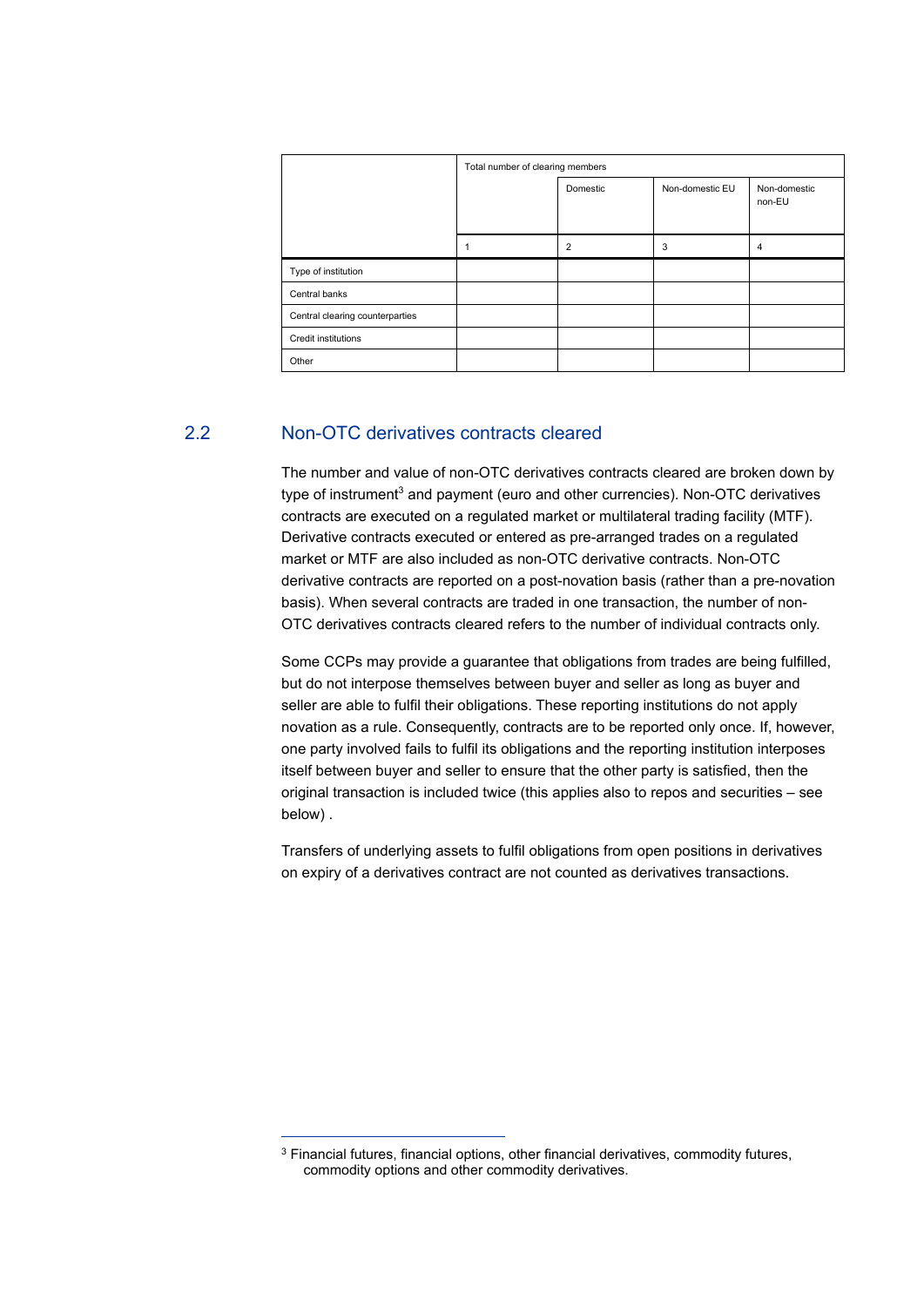|                             | Total number/value of non-OTC derivatives contracts cleared |                                      |                                            |  |
|-----------------------------|-------------------------------------------------------------|--------------------------------------|--------------------------------------------|--|
|                             |                                                             | Payment denominated in<br><b>EUR</b> | Payment denominated in<br>other currencies |  |
|                             |                                                             | $\overline{2}$                       | 3                                          |  |
| Type of instrument          |                                                             |                                      |                                            |  |
| <b>Financial futures</b>    |                                                             |                                      |                                            |  |
| Financial options           |                                                             |                                      |                                            |  |
| Other financial derivatives |                                                             |                                      |                                            |  |
| Commodity futures           |                                                             |                                      |                                            |  |
| Commodity options           |                                                             |                                      |                                            |  |
| Other commodity derivatives |                                                             |                                      |                                            |  |

#### 2.3 OTC derivatives transactions cleared

The number and value of OTC derivatives contracts cleared are broken down by type of instrument<sup>4</sup> and payment (euro and other currencies). OTC derivatives transactions are not executed on a regulated market or multilateral trading facility (MTF). Derivative transactions executed or entered as pre-arranged trades on a regulated market or MTF are not reported as OTC derivative transactions (but as non-OTC derivatives contracts, see above).

|                             | Total number/value of OTC derivatives transactions cleared |                                      |                                            |  |  |
|-----------------------------|------------------------------------------------------------|--------------------------------------|--------------------------------------------|--|--|
|                             |                                                            | Payment denominated in<br><b>EUR</b> | Payment denominated in<br>other currencies |  |  |
|                             | 1                                                          | $\overline{2}$                       | 3                                          |  |  |
| Type of instrument          |                                                            |                                      |                                            |  |  |
| <b>Financial futures</b>    |                                                            |                                      |                                            |  |  |
| Financial options           |                                                            |                                      |                                            |  |  |
| Other financial derivatives |                                                            |                                      |                                            |  |  |
| Commodity futures           |                                                            |                                      |                                            |  |  |
| Commodity options           |                                                            |                                      |                                            |  |  |
| Other commodity derivatives |                                                            |                                      |                                            |  |  |
|                             |                                                            |                                      |                                            |  |  |

#### 2.4 Repo transactions cleared

The number and value of repo transactions cleared are broken down by type of instrument<sup>5</sup> and payment (euro and other currencies).

Each repo transaction is counted once, although this comprises two steps: the delivery of the underlying and the redelivery of the underlying.

For derivatives transactions, the numbers and values of repo transactions are reported on a post-novation basis.

<sup>4</sup> Financial futures, financial options, other financial derivatives, commodity futures, commodity options and

 $5$  Debt securities repos, equity repos and other repos.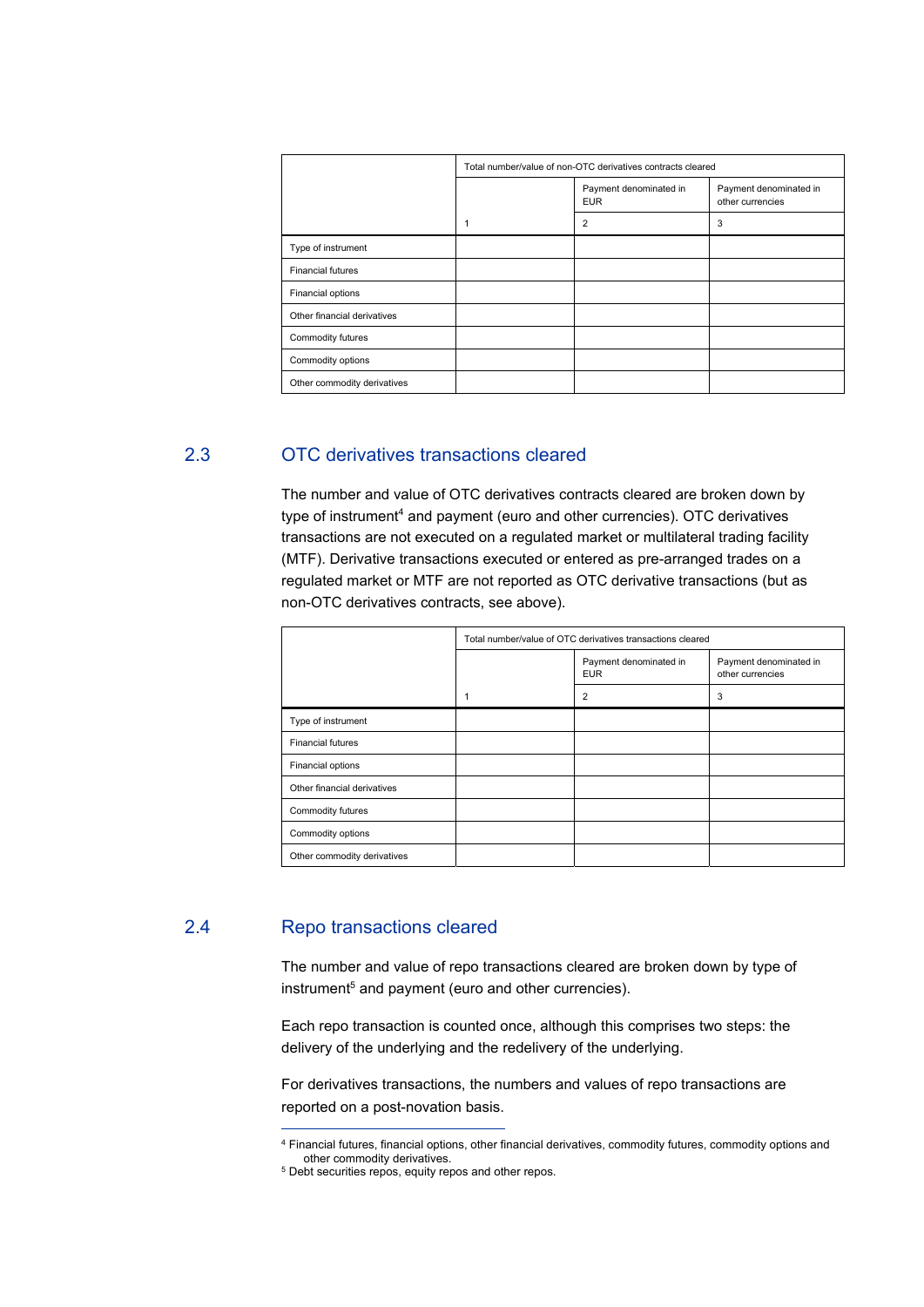|                       | Total number/value of repo transactions cleared |                                      |                                            |  |  |
|-----------------------|-------------------------------------------------|--------------------------------------|--------------------------------------------|--|--|
|                       |                                                 | Payment denominated in<br><b>EUR</b> | Payment denominated in<br>other currencies |  |  |
|                       |                                                 | $\overline{2}$                       | 3                                          |  |  |
| Type of instrument    |                                                 |                                      |                                            |  |  |
| Debt securities repos |                                                 |                                      |                                            |  |  |
| Equity repos          |                                                 |                                      |                                            |  |  |
| Other repos           |                                                 |                                      |                                            |  |  |

#### 2.5 Cash (outright) securities transactions cleared

The number and value of cash (outright) securities transactions cleared are broken down by type of instrument<sup>6</sup> and payment (euro and other currencies). In a cash (outright) securities transaction, securities are bought or sold outright in the market. Spot market securities transactions are considered as cash (outright) securities transactions. Transfers of underlying assets to fulfil obligations from open positions in derivatives on expiry of a derivatives contract are counted as cash (outright) securities transactions, if the underlying is a security. As for derivatives and repo transactions, numbers and values of outright securities transactions are reported on a post-novation basis.

|                                 | Total number/value of cash securities transactions cleared |                                      |                                            |  |  |
|---------------------------------|------------------------------------------------------------|--------------------------------------|--------------------------------------------|--|--|
|                                 |                                                            | Payment denominated in<br><b>EUR</b> | Payment denominated in<br>other currencies |  |  |
|                                 |                                                            | $\overline{2}$                       | 3                                          |  |  |
| Type of instrument              |                                                            |                                      |                                            |  |  |
| Debt securities                 |                                                            |                                      |                                            |  |  |
| Equity                          |                                                            |                                      |                                            |  |  |
| of which investment fund shares |                                                            |                                      |                                            |  |  |
| Other securities                |                                                            |                                      |                                            |  |  |

#### 2.6 Contracts cleared through a clearing link

The number and value of contracts/transactions cleared through a clearing link are broken down by type of instrument.<sup>7</sup> So, the contracts/transactions in this item are contained in the previous items.

A contract/transaction is cleared through a clearing link between two CCPs, e.g. CCP 1 and CCP 2, when the buying clearing member is clearing member of CCP 1

<sup>6</sup> Debt securities, equity and other securities.

<sup>7</sup> Financial derivatives contracts, commodity derivatives contracts, repo transactions, and cash (outright) securities transactions.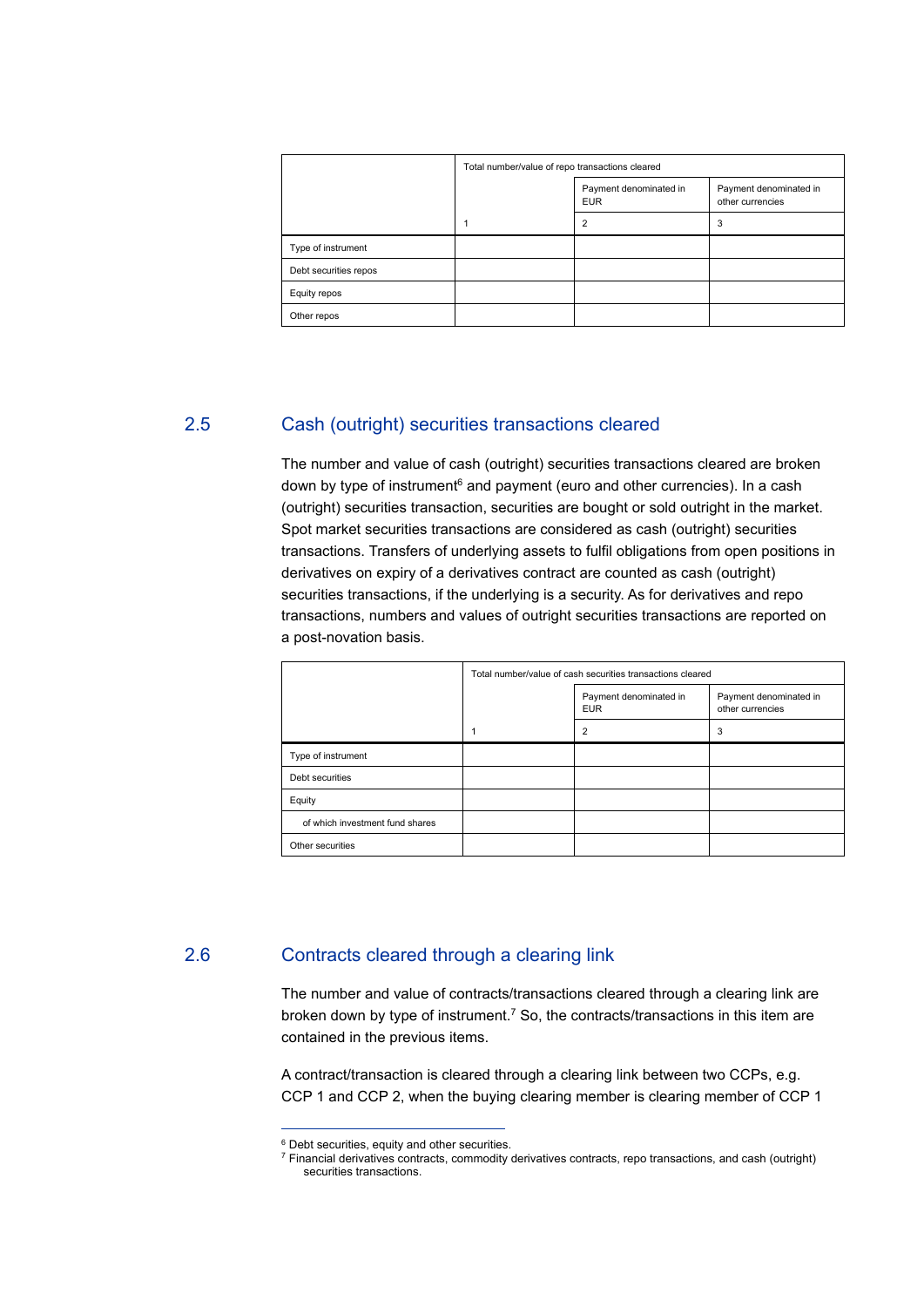and the selling clearing member is clearing member of CCP 2. CCP 1 interposes itself between the buyer and CCP 2 (buys from CCP 2 and sells to the buyer). CCP 2 interposes itself between the seller and CCP 1 (buys from the seller and sells to CCP 1).

Note that in the novation process the transaction between the buyer and the seller is transformed into three transactions: one between the buyer and CCP 1, one between CCP 1 and CCP 2 and one between CCP 2 and the seller.

For other derivatives, repo and (cash) outright contracts/transactions, reporting is done (by each involved) CCP on a post-novation basis. However, each CCP reports only those transactions in which it is involved.

|                                         | Of which: number/value of contracts<br>cleared through a clearing link |  |  |
|-----------------------------------------|------------------------------------------------------------------------|--|--|
|                                         |                                                                        |  |  |
| Type of instrument                      |                                                                        |  |  |
| Financial derivatives contracts         |                                                                        |  |  |
| Commodity derivatives contracts         |                                                                        |  |  |
| Repo transactions                       |                                                                        |  |  |
| Cash (outright) securities transactions |                                                                        |  |  |

#### 2.7 Securities transfers

The number and value of contracts/transactions cleared through a clearing link are broken down by type of instrument and payment.

A securities transfer refers to a movement of securities from one account to another. Only securities transfers that result directly from the clearing by novation of derivative, repo or securities transactions are counted. Transfers from a clearing member to the CCP or from the CCP to a clearing member are counted only if the securities are transferred as collateral. Transfers from one clearing member to another clearing member without an operational involvement of an account of the CCP are only counted if the CCP legally interposes itself between buyer and seller.

Transfers for rebalancing purposes are not counted, e.g. from one account of the reporting CCP (for example with a CSD 1) to another account of the reporting CCP (for example with another CSD 2). Securities transfers to fulfil obligations from open positions in derivatives at expiration of a contract are counted (transfers from a clearing member to the CCP or vice versa).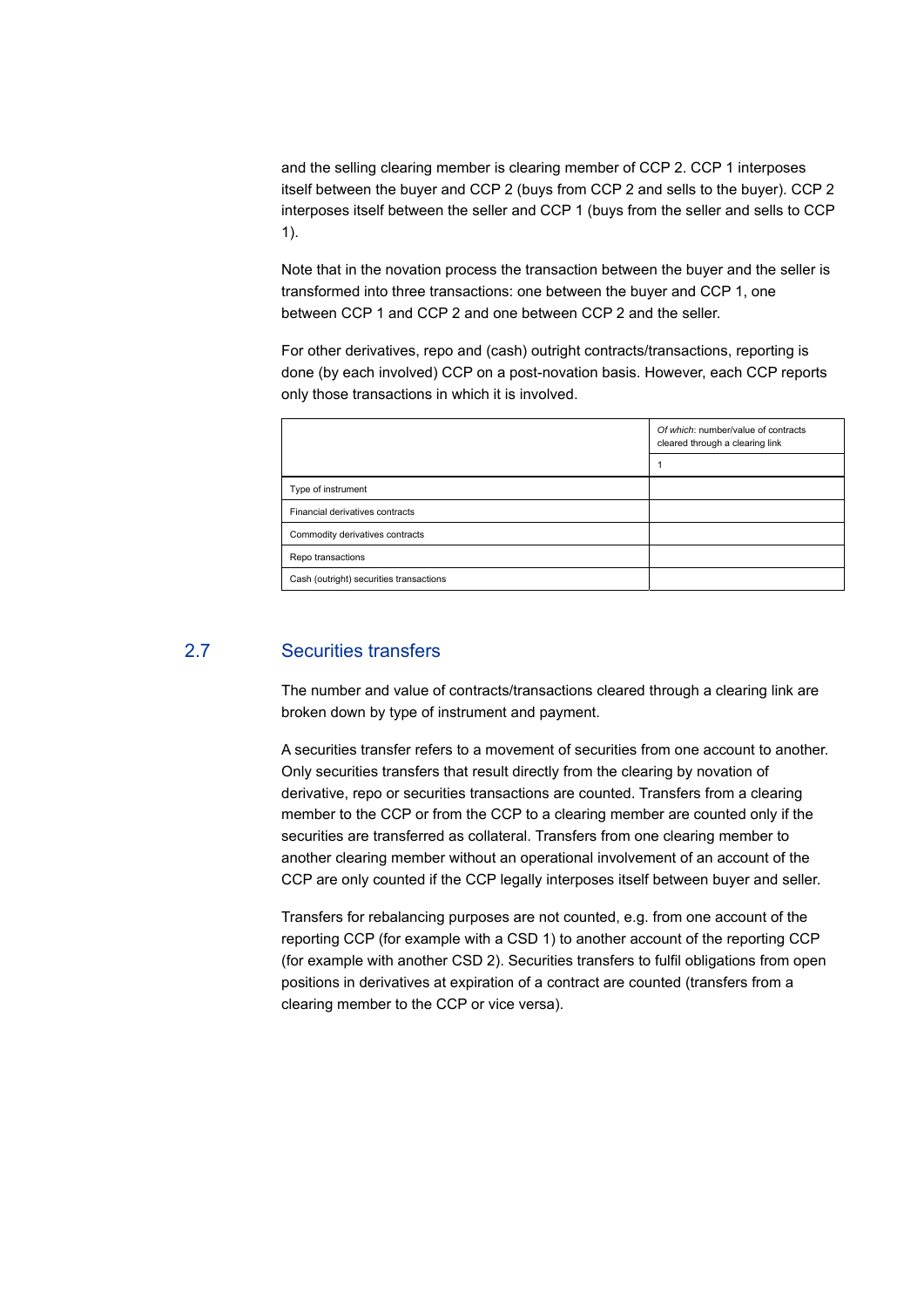|                    | Total number/value of securities transfers from one account (with CSD x) to another account (with CSD x)      |                          |                              |                                                                                                                                                        |                          |                              |
|--------------------|---------------------------------------------------------------------------------------------------------------|--------------------------|------------------------------|--------------------------------------------------------------------------------------------------------------------------------------------------------|--------------------------|------------------------------|
|                    | Securities transfers from an account of the reporting<br>CCP to an account of a clearing member or vice versa |                          |                              | Securities transfers from the account of one clearing<br>member directly to the account of another clearing<br>member (no account of the CCP involved) |                          |                              |
|                    | Free of<br>payment                                                                                            | Payment in<br><b>EUR</b> | Payment in other<br>currency | Free of payment                                                                                                                                        | Payment in<br><b>EUR</b> | Payment in<br>other currency |
|                    | 2                                                                                                             | 3                        | 4                            | 5                                                                                                                                                      | 6                        |                              |
| Type of instrument |                                                                                                               |                          |                              |                                                                                                                                                        |                          |                              |
| Debt securities    |                                                                                                               |                          |                              |                                                                                                                                                        |                          |                              |
| Equity             |                                                                                                               |                          |                              |                                                                                                                                                        |                          |                              |
| Other securities   |                                                                                                               |                          |                              |                                                                                                                                                        |                          |                              |

## 3 Settlement in central securities depositories

A central securities depository (CSD) is an entity that: 1) enables securities transactions to be processed and settled by book entry; 2) provides custodial services (e.g. the administration of corporate actions and redemptions); and 3) plays an active role in ensuring the integrity of securities issues. Securities can be held in a physical (but immobilised) form or in a dematerialised form (whereby they exist only as electronic records).

A securities settlement system (SSS) is a system which allows the transfer of securities, either free of payment (FOP) or against payment (delivery versus payment).

#### 3.1 Number of direct participants at the end of the year

Direct participants are direct account holders in a tiered system and account operators in case of non-tiered systems. If in a non-tiered system private investors have two types of accounts – holding accounts and trading accounts – and only the trading accounts are operated by an account operator (as, for example, in Cyprus or Slovakia), the number of direct participants is the number of trading account operators. Domestic participants are those located in the same country as the CSD.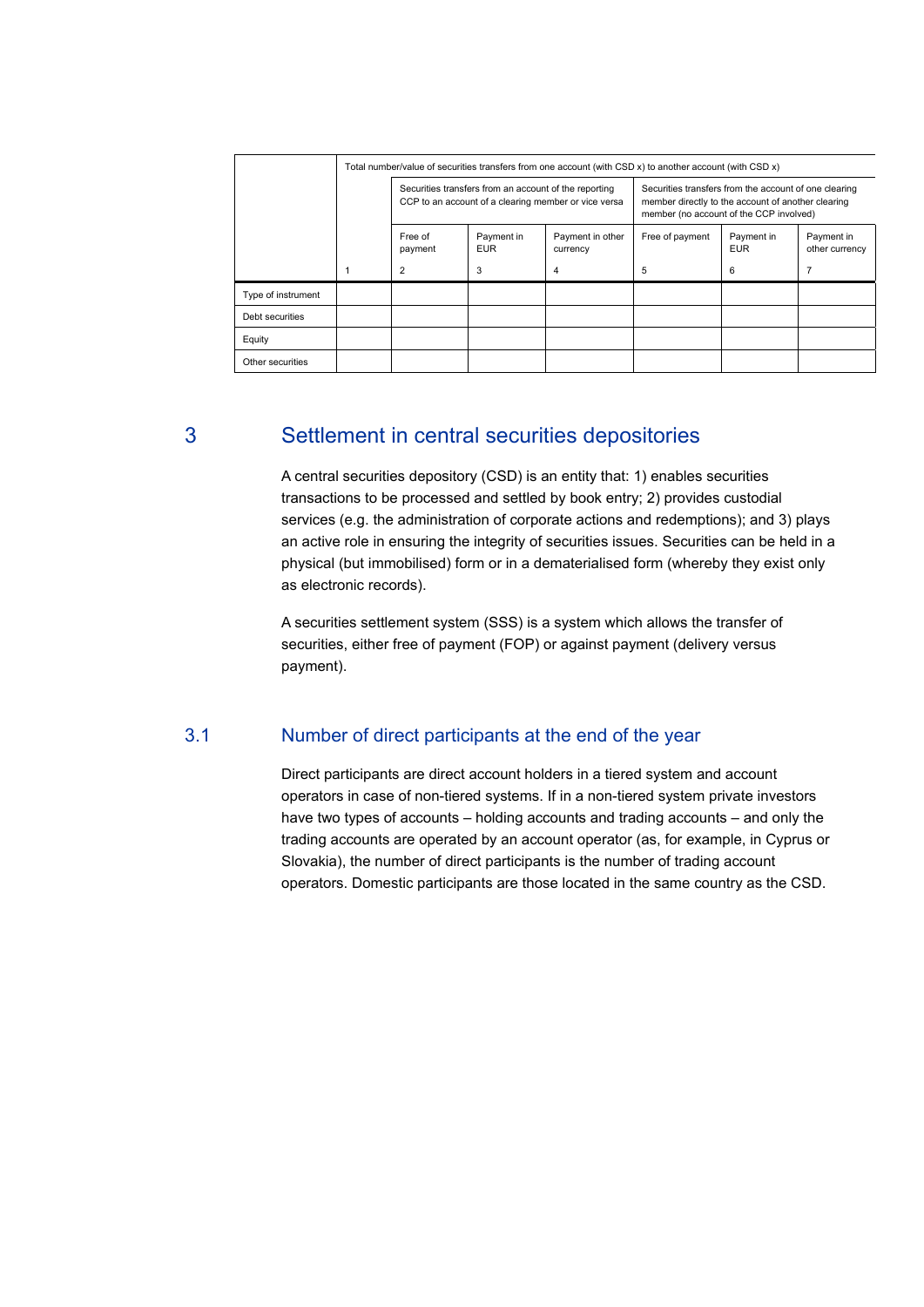|                                             | Direct participants |          |              |  |  |
|---------------------------------------------|---------------------|----------|--------------|--|--|
|                                             | Total               | Domestic | Non-domestic |  |  |
|                                             |                     | 2        | 3            |  |  |
| Type of institution                         |                     |          |              |  |  |
| 1.11 Central banks                          |                     |          |              |  |  |
| 1.12. Central Counterparties (CCPs)         |                     |          |              |  |  |
| 1.13 Central securities depositories (CSDs) |                     |          |              |  |  |
| 1.14 Credit institutions                    |                     |          |              |  |  |
| 1.15 Other                                  |                     |          |              |  |  |

## 3.2 Securities held on accounts with the reporting CSD at the end of the year

Securities held on accounts with the reporting CSD comprise those issued or safekept in the reporting CSD, or transferred into the CSD through a link.

A security may be issued or safe-kept in a CSD in paper form and, later, some units of this security may be physically removed from the CSD and transferred, for example, to the owners; those units are not considered to be securities held on accounts with the reporting CSD.

|                    | Value of securities held on accounts with the reporting CSD by source |                                                      |                                                               |             |                  |  |  |
|--------------------|-----------------------------------------------------------------------|------------------------------------------------------|---------------------------------------------------------------|-------------|------------------|--|--|
|                    |                                                                       | Issued or safekept<br>in the reporting<br><b>CSD</b> | Transferred into the reporting CSD through a (direct) link to |             |                  |  |  |
|                    |                                                                       |                                                      | Total                                                         | Another CSD | A custodian bank |  |  |
|                    |                                                                       | $\overline{2}$                                       | 3                                                             | 4           | 5                |  |  |
| Type of instrument |                                                                       |                                                      |                                                               |             |                  |  |  |
| <b>Bonds</b>       |                                                                       |                                                      |                                                               |             |                  |  |  |
| Short-term paper   |                                                                       |                                                      |                                                               |             |                  |  |  |
| Equity             |                                                                       |                                                      |                                                               |             |                  |  |  |
| Other              |                                                                       |                                                      |                                                               |             |                  |  |  |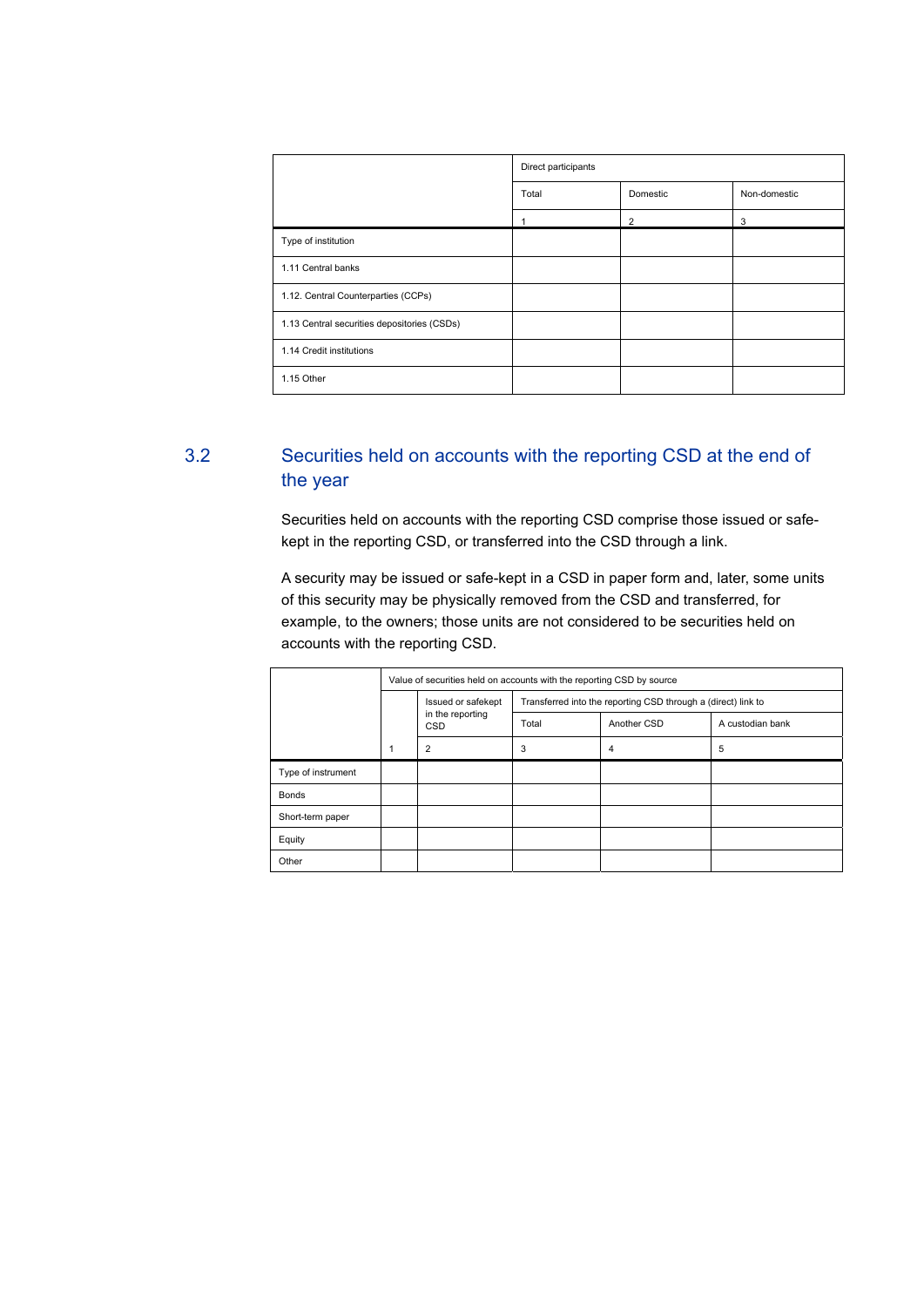|                    | Value of securities held on accounts with the reporting CSD by use |                        |                                                                                         |  |  |  |  |
|--------------------|--------------------------------------------------------------------|------------------------|-----------------------------------------------------------------------------------------|--|--|--|--|
|                    |                                                                    | Held on an account of: |                                                                                         |  |  |  |  |
|                    |                                                                    | another CSD            | Other participants (e.g. credit institutions,<br>brokers, dealers, central banks, CCPs) |  |  |  |  |
|                    | 6                                                                  | 7                      | 8                                                                                       |  |  |  |  |
| Type of instrument |                                                                    |                        |                                                                                         |  |  |  |  |
| <b>Bonds</b>       |                                                                    |                        |                                                                                         |  |  |  |  |
| Short-term paper   |                                                                    |                        |                                                                                         |  |  |  |  |
| Equity             |                                                                    |                        |                                                                                         |  |  |  |  |
| Other              |                                                                    |                        |                                                                                         |  |  |  |  |

#### 3.3 Delivery instructions

Delivery instructions cover all instructions to move securities between accounts.

Those instructions where one of the accounts involved is the account of a CCP are identified as "of which".

Trades cleared by a CCP relate to delivery instructions on a post-netting basis.

Delivery instructions include instructions to block (and de-block) securities for collateralisation purposes on a borrowers' securities account with the CSD, as well as securities movements owing to automatic securities lending or automatic collateralisation (including self-collateralisation).

If there is segregation on a participant's account with the CSD, delivery instructions to move securities from the participant's own account to his omnibus account and vice versa are included.

Similarly, if in a non-tiered system (like Finland), securities are transferred from one account to another and both accounts have the same account operator, delivery instructions related to these transactions are included.

An instruction to transfer two (or more) different securities is included as two (or more) instructions.

Delivery instructions for the settlement of transactions between two clearing members of the CCP and also delivery instructions to transfer collateral from a clearing member to the CCP and back are included.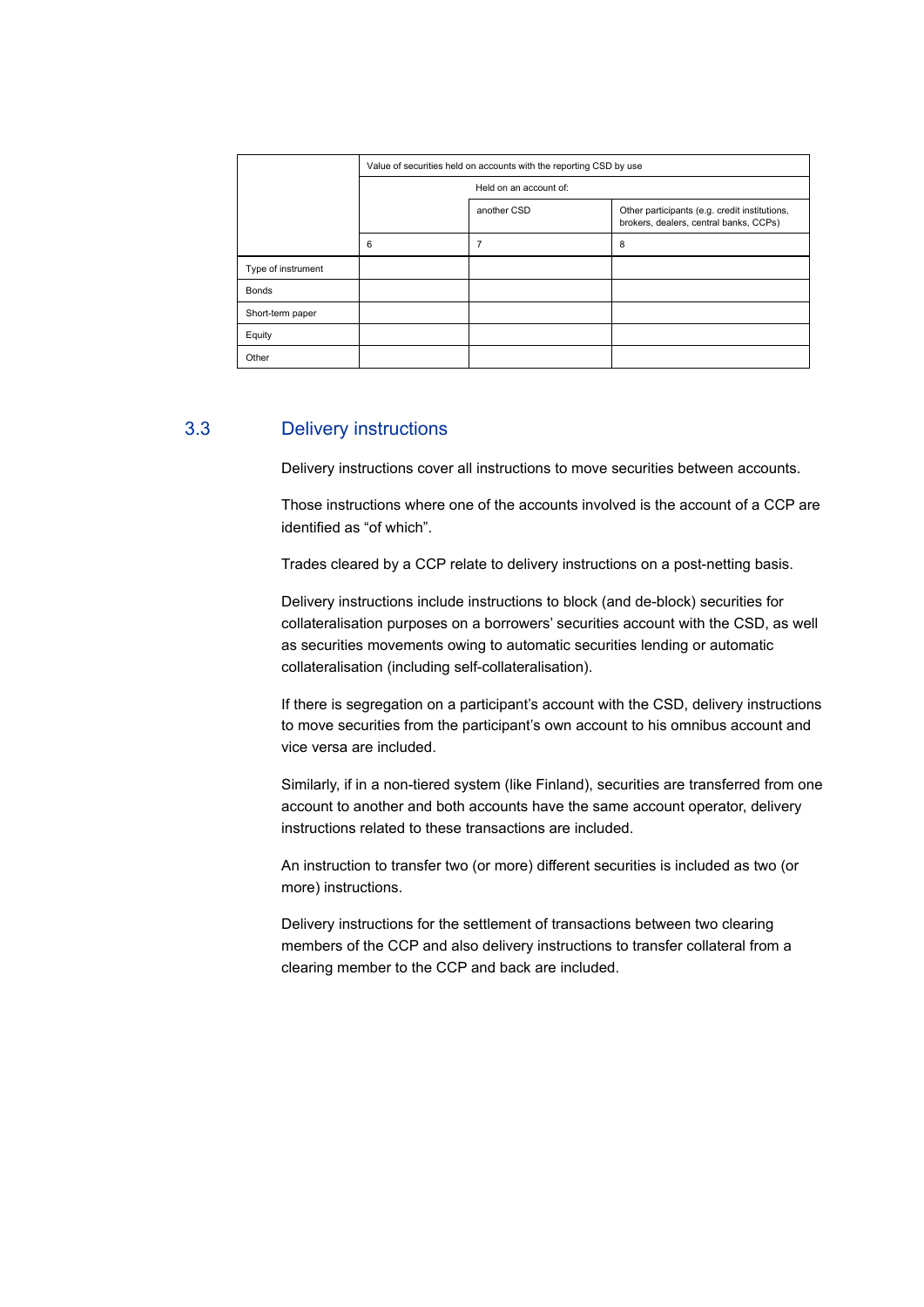|                       | Total number/value of delivery instructions processed |                                                                                                                                                                                |                   |                                                                                                                                                                                  |                    |                                                                                                                                                                                       |                                        |                    |                   |                                   |
|-----------------------|-------------------------------------------------------|--------------------------------------------------------------------------------------------------------------------------------------------------------------------------------|-------------------|----------------------------------------------------------------------------------------------------------------------------------------------------------------------------------|--------------------|---------------------------------------------------------------------------------------------------------------------------------------------------------------------------------------|----------------------------------------|--------------------|-------------------|-----------------------------------|
|                       | Total                                                 | Internal transfer: transfer from one<br>account with the reporting CSD to<br>another account with the reporting CSD,<br>neither of them being a link account of<br>another CSD |                   | Internal transfer: transfer from one<br>account with the reporting CSD to<br>another account with the reporting<br>CSD, at least one of them is a link<br>account of another CSD |                    | Transfer through an account of the<br>reporting CSD with (link of the<br>reporting CSD to) another entity (i.e.<br>only one account with the reporting<br>CSD is credited or debited) |                                        |                    |                   |                                   |
|                       |                                                       | Free of<br>payment                                                                                                                                                             | Payment<br>in EUR | Payment in<br>other<br>currencies                                                                                                                                                | Free of<br>payment | Payment<br>in EUR                                                                                                                                                                     | Payment<br>in other<br>curren-<br>cies | Free of<br>payment | Payment<br>in EUR | Payment in<br>other<br>currencies |
|                       | 1                                                     | $\overline{2}$                                                                                                                                                                 | 3                 | 4                                                                                                                                                                                | 5                  | 6                                                                                                                                                                                     | $\overline{7}$                         | 8                  | 9                 | 10 <sup>1</sup>                   |
| Type of<br>instrument |                                                       |                                                                                                                                                                                |                   |                                                                                                                                                                                  |                    |                                                                                                                                                                                       |                                        |                    |                   |                                   |
| <b>Bonds</b>          |                                                       |                                                                                                                                                                                |                   |                                                                                                                                                                                  |                    |                                                                                                                                                                                       |                                        |                    |                   |                                   |
| Short-term<br>paper   |                                                       |                                                                                                                                                                                |                   |                                                                                                                                                                                  |                    |                                                                                                                                                                                       |                                        |                    |                   |                                   |
| Equity                |                                                       |                                                                                                                                                                                |                   |                                                                                                                                                                                  |                    |                                                                                                                                                                                       |                                        |                    |                   |                                   |
| Other                 |                                                       |                                                                                                                                                                                |                   |                                                                                                                                                                                  |                    |                                                                                                                                                                                       |                                        |                    |                   |                                   |

### 3.4 New issues and redemptions

The new issues correspond to the new ISIN codes of securities issued or safe-kept in the reporting CSD.

Redemptions correspond to the ISIN codes of securities issued or safe-kept in the reporting CSD that are deleted.

New or deleted ISIN codes of stripped securities are not considered.

|                                       | Number of new issues and redemptions |                      |                       |  |  |
|---------------------------------------|--------------------------------------|----------------------|-----------------------|--|--|
|                                       | Total                                | Number of new issues | Number of redemptions |  |  |
|                                       |                                      | $\overline{2}$       | 3                     |  |  |
| Type of instrument                    |                                      |                      |                       |  |  |
| <b>Bonds</b>                          |                                      |                      |                       |  |  |
| Short-term paper                      |                                      |                      |                       |  |  |
| Equity                                |                                      |                      |                       |  |  |
| of which investment fund shares/units |                                      |                      |                       |  |  |
| Other                                 |                                      |                      |                       |  |  |